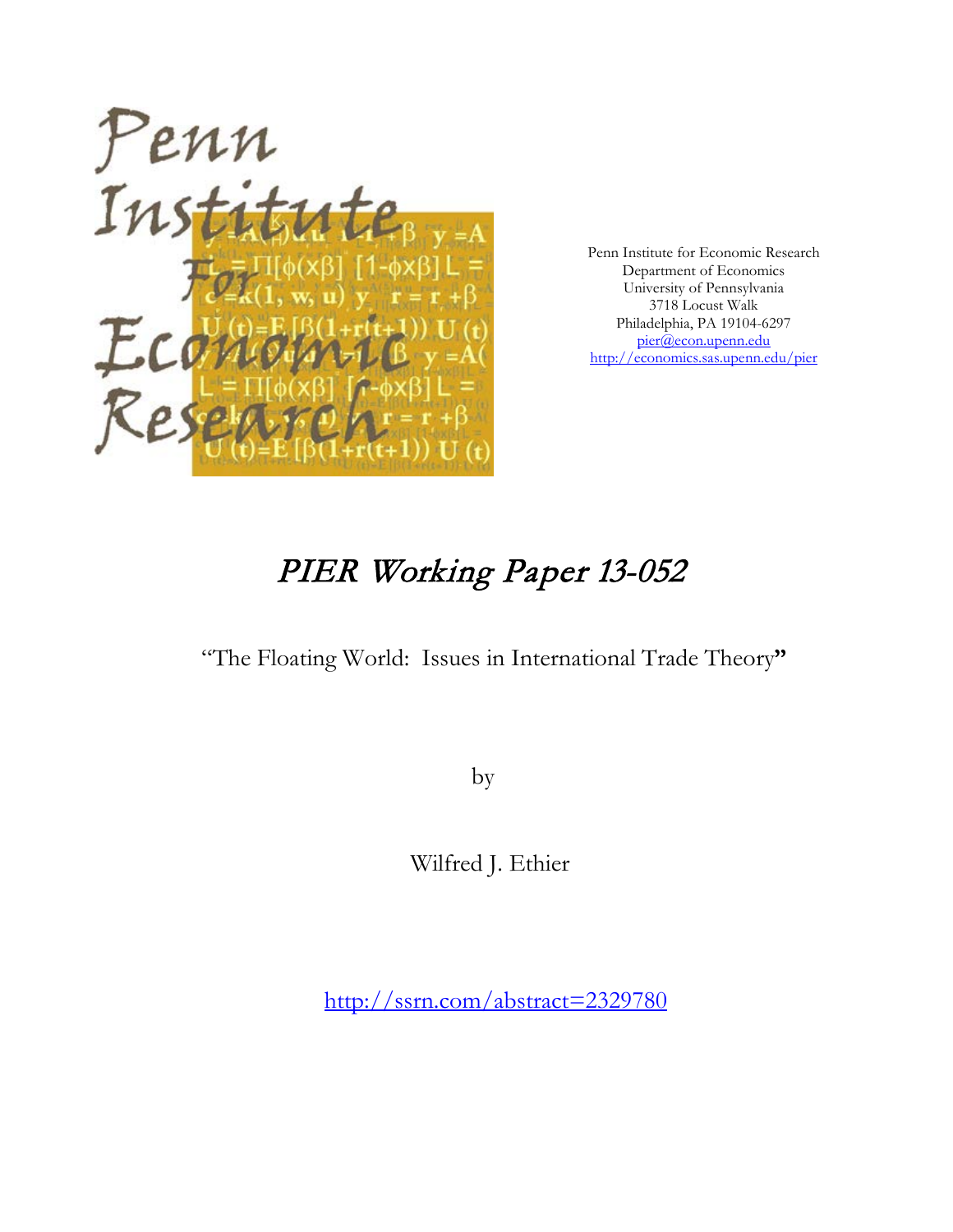# *The Floating World: Issues in International Trade Theory*

**Wilfred J. Ethier**

*Department of Economics University of Pennsylvania Philadelphia, PA 19104-6297*

**email:** ethier@sas.upenn.edu

20 September 2013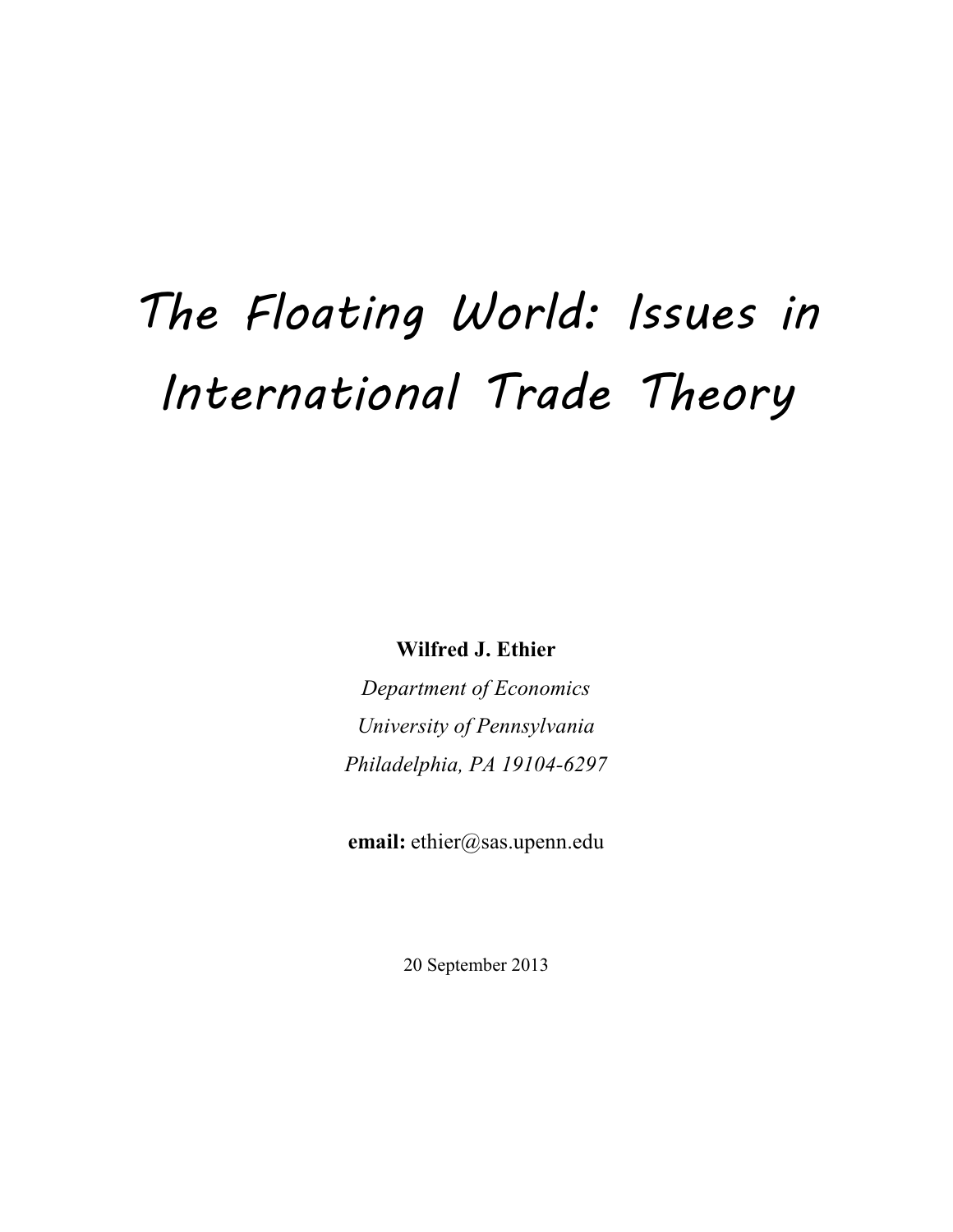# *The Floating World: Issues in International Trade Theory*

**Wilfred J. Ethier**

A deranged publisher decided to produce a volume of some of my papers and asked me to write some comments. Since these amount to a summary of my views about international trade theory over the latest forty years or so, I'm giving the comments a separate alternative existence as a discussion paper.

## **General Introduction**

In this volume I've collected together some of my published papers. It's what you do when you get old. This collection is a combination of (sort of) well-known papers and more obscure ones, for which I have a fondness. A fondness often shared, I suspect, with no one else.

The papers are grouped according to major concerns and research programs about trade theory that have preoccupied me during my career. For each Isupply comments, beyond those in the papers themselves, about why I thought the program important, about how the included papers contributed to it, as well as some trivia. But I also sometimes cite additional papers (not included in this volume), that were part of the respective research program, and explain how they fitted in.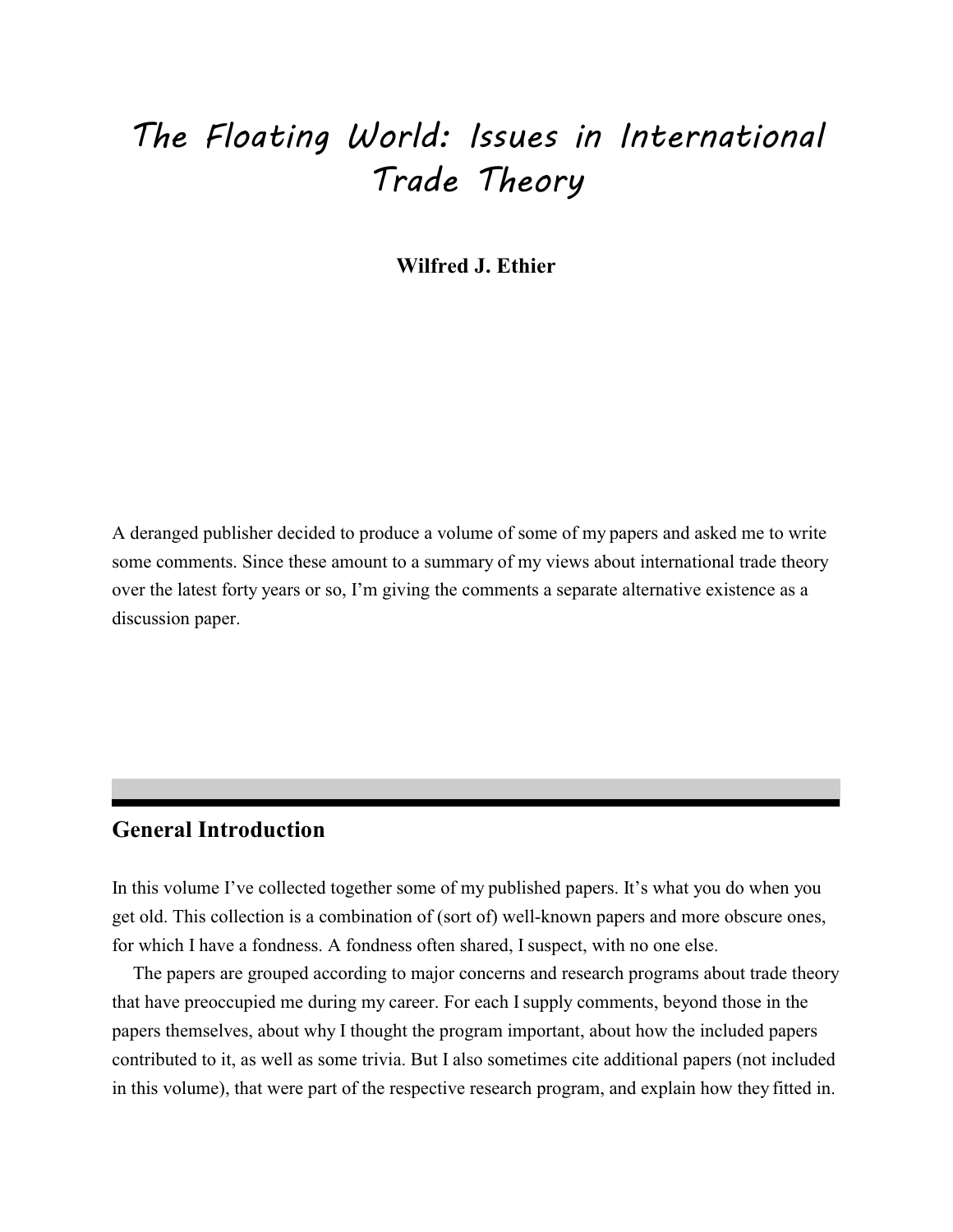I warn you that much of this will be self-indulgent. Perhaps you will bear with me.

I am a "pure" trade theorist, in the sense that I have done no formal empirical work, and the papers in this volume reflect this. But I have always been motivated strongly by real-world problems and by what I have thought could properly be inferred from good empirical work. Perhaps the papers also reflect this. The quality of empirical work in international trade has improved enormously over the course of my career (not that I've had anything to do with that).

There is, in some quarters, a recent attitude that any valid paper on trade should include an empirical component. For trade economists to disdain, in their own work, the principle of comparative advantage, is indeed a most delicious irony. I love it!

For over half a century the more important developments in trade theory have been driven by a tension between that theory and the apparent implications of empirical work. This has been true, above all, in two areas: **i** the (actual) challenge to the factor-endowments theory posed by the Leontief Paradox, and **ii** the (apparent) challenge to comparative-advantage theory posed by the empirical realization of the practical importance of trade in similar goods between similar (industrial) countries.

Certainly much of my own work has been thus motivated, and I have more to say about this below. This empirical literature, however, is not directly relevant to my major concerns during the more recent decade or so: trade policy and its underlying political-economy basis. But here also I have been centrally motivated by a concern about what really drives policy makers and also about what I perceive as a tendency for really-good empirical work to be interpreted really badly. But, again, more about this below.

Let me bore you a bit with something of my background. When I arrived, as a new undergraduate freshman, at the University of Rochester in 1961 I had no idea at all of what economics was about, and I also had a vague intention to become an electrical engineer. But in my dormitory I met two first-year economics graduate students also residing there: Hiroshi Atsumi and Vikas Chitre. They influenced me enormously. Atsumi, in particular, was in effect my mentor.

Also of critical importance was the state then of Rochester's economics department. Some years earlier, Lionel McKenzie had been brought in to rejuvenate that department, which he had done spectacularly. One of his accomplishments was to identify and hire a collection of very able young economists. This collection included the trade theorist Ronald Jones. The courses I took from Jones and McKenzie were critical to my development, and the papers in this collection vividly display Jones's influence.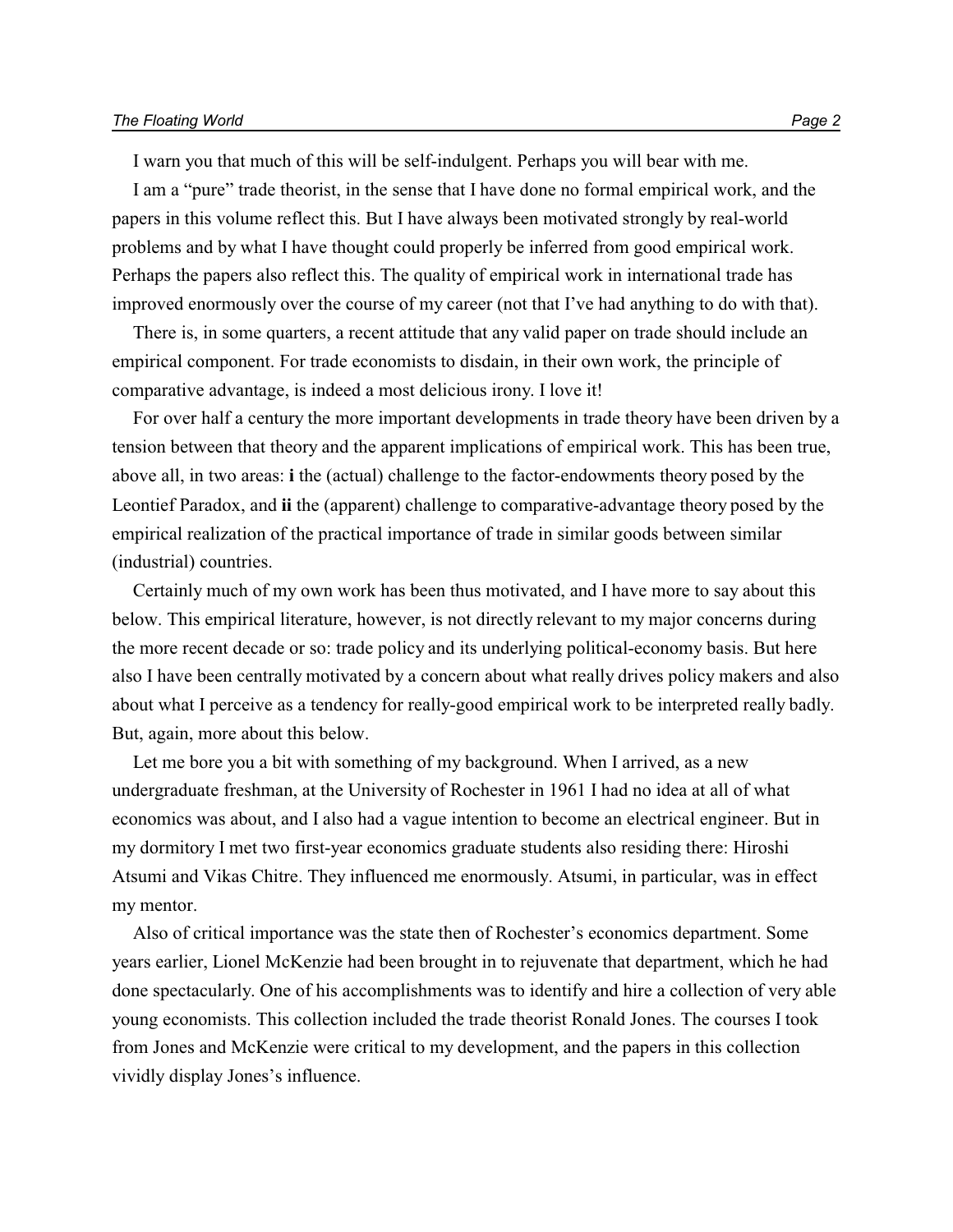## **Factor-Endowments Theory**

The factor-endowments theory (*aka* the Heckscher-Ohlin theory) is a central component of trade theory. Indeed, until fairly recently it was also commonly referred to as the "modern" theory of international trade. But it reflects a very pronounced research philosophy.

This philosophy is to take for granted that trade is due to comparative advantage — as opposed to economies of scale or imperfect competition. And that comparative advantage is determined by differences in relative factor endowments — as opposed to differences in technology, tastes, or government policies. And its basic results are derived in the 2x2x2 Heckscher-Ohlin-Samuelson (HOS) model. The pay-off to this courageous but limiting stance is a set of very strong predictions about, in addition to the pattern of comparative advantage itself (the Heckscher-Ohlin theorem), the relation between trade and the domestic distribution of income (Stolper-Samuelson), the relation between economic growth and trade (Rybczynski), and the respective roles of international markets in goods and in factors (Factor-Price Equalization).

This is an approach just made for a confrontation with reality. That was not long in happening: the Leontief Paradox. The resulting empirical literature, after more than half a century, has yet to reach a generally accepted conclusion.

My concern, though, was not with the empirical literature itself. Though that certainly has influenced me greatly. Rather, I was anxious to address the issue of theoretical robustness. Accepting a focus on comparative-advantage trade (that is, ignoring trade due to economies of scale or to imperfect competition), I wondered whether the four basic results reflected the nature of factor-endowments based trade or simply the extreme simplicity of the HOS model.

That the answer was the latter seemed to be the conclusion that trade theory had reached by the 1970s, at least by implication. Many papers had striven to show that the four basic results did not hold literally outside the 2x2x2 HOS model, or that they could be made to hold only with additional restrictions that in effect required that a more general framework had to behave like the 2x2 HOS model. By contrast, Ron Jones has eloquently argued the practical usefulness of a low-dimensional approach.

In my paper, "Some of the Theorems of International Trade with Many Goods and Factors," included in this volume, I tried to reformulate the four basic results for a higher-dimensional context than HOS and to ask whether they held more generally. My conclusion was that, yes, the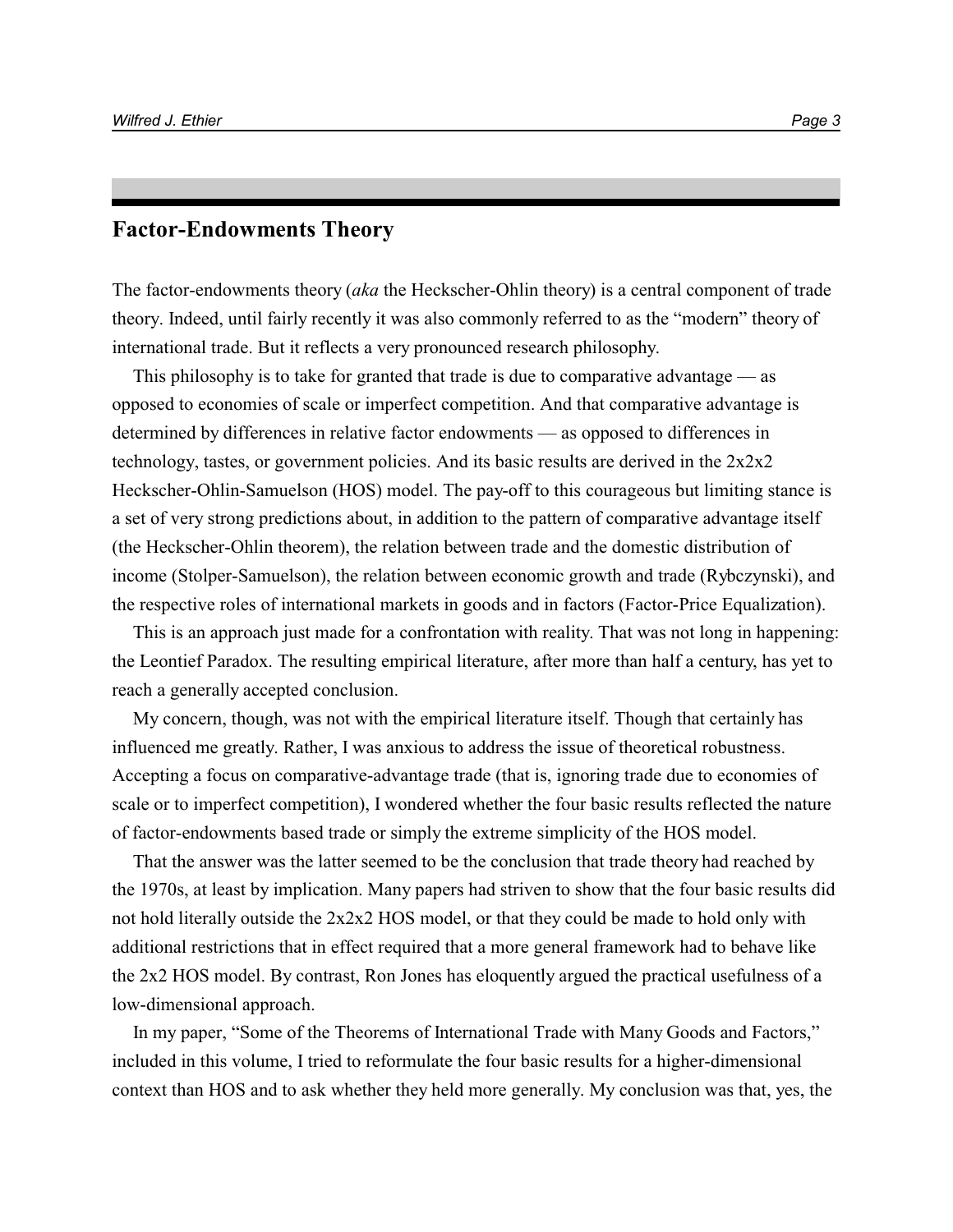four basic results, properly interpreted, reflected the basic nature of factor-endowments trade, not the dimensionality of HOS. (I regard this as among my very best papers. But I've always been embarrassed by how badly written this paper is. So over the years I've tried to convince myself that the bad writing was really due to the insistence of a constipated editor: But in the end, alas, it's my own name on the paper).

Alan Deardorff, Avinash Dixit and Victor Norman had meanwhile given higher-dimensional interpretations of comparative advantage (and of the Heckscher-Ohlin theorem) as properties holding "on average," or in terms of correlations. My paper, "The General Role of Factor Intensity in the Theorems of International Trade," included in this volume, used their perspective to examine the four basic results. This furnished another avenue of support for the basic generality of those results.

These two papers were but part of my research program into the theoretical robustness of the four basic results of the HOS model. The survey **[1]** summarized, explained, pontificated, and further developed the argument that the basic economic core of these results is independent of the dimensionality of the HOS model.

Other papers comprising the program addressed limitations of the model other than dimensionality. The addition of a non-traded good to HOS, the subject of **[2]**, also changes the model's dimensionality. This paper reported the results of my very first efforts in economic research. So it predated the conception of the research program.

The HOS model assumes a production function for each good that produces only that good, *i.e.*, it excludes joint production. This is relied upon by the proofs of the Stolper-Samuelson and Rybczynski theorems. In **[3]** and **[4]** Murray Kemp, Winston Chang and I asked how dependent upon this assumption the basic messages of the four results really are. Our conclusion, surprising to us, was that this dependence is actually limited. This is dramatically true when, as in **[4]**, the rest of the panoply of the HOS structure is maintained. (Of course, you should remember that the basic purpose of this research program was to determine what would still be true without much of that panoply).

A prominent part of the trade-theory literature in the 1970s concerned time-phased production. This amounted to replacing the abstract notion of "capital" with an explicit modeling of goods being produced today but used tomorrow. This aspect of trade theory was an offshoot of the "Cambridge controversies" of the day. If you do not know what those were, good for you. This literature argued strongly that traditional trade theory in general, and HOS in particular, delivered conclusions that were deeply suspect and misleading, because of it's neglect of the time-phased nature of production.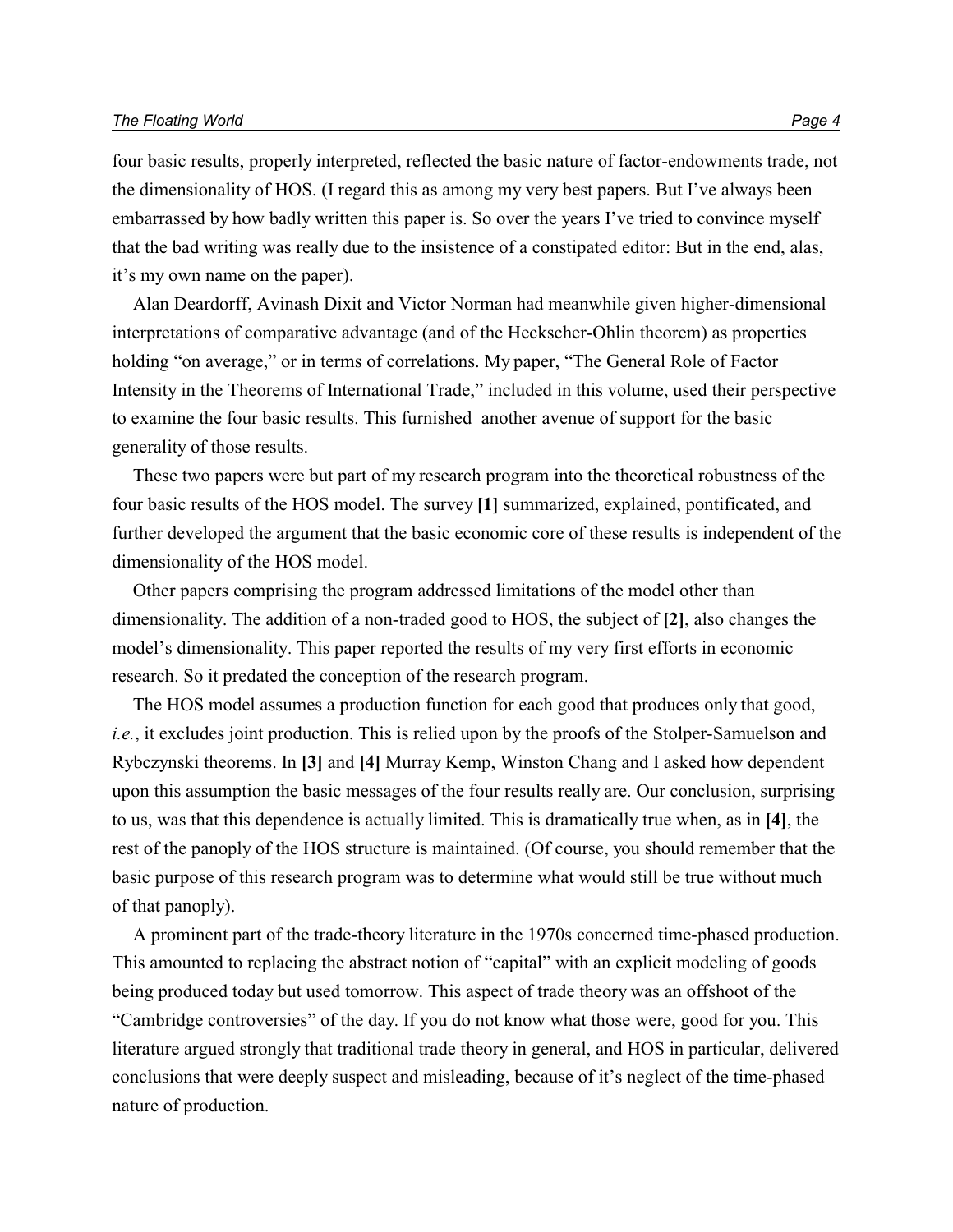I was intrigued by this. Were these people actually on to something, or were they just using a different language for obfuscation? Answering this required a common language. So, in **[5]** and **[6]**, I adopted the time-phased models, defined "capital" as the value of the goods produced today but used tomorrow, and restated the conclusions of the time-phased literature in these terms. This made it clear that that literature was simply restating well-understood results in its own language. (There were some distinct results, but they were minor and peripheral). That is, the time-phased literature really was just using a different language for obfuscation. This literature fortunately disappeared into obscurity in the 1980s. I deny any culpability.

The HOS model excludes international markets in the factors of production, although the factor-price equalization theorem addressed the consequences of that limitation. In **[6]** Lars Svensson and I investigated directly the consequences of that exclusion for the general validity of the HOS results. Our basic conclusion was that the HOS messages, adjusted in a natural way for the new environment, continue to hold.

The basic message from this research program was that, in contrast to the predominant attitude in the 1970s, the basic HOS results reflect fundamental properties of comparative-advantage trade due to relative factor-endowment differences, and *not* the special HOS assumptions. At least, I drew that conclusion.

#### *Included Papers*

- Ethier, W. J. "Some of the Theorems of International Trade with Many Goods and Factors," **JOURNAL OF INTERNATIONAL ECONOMICS** 4 (2), May 1974, pp 199-206.
- Ethier, W. J. "The General Role of Factor Intensity in the Theorems of International Trade," **ECONOMIC LETTERS** 10, December 1982, pp 337-42.

### *The Other Papers*

- **[1]** Ethier, W. J. (1984), "Higher Dimensional Issues in Trade Theory." In: P. B. Kenen and R. W. Jones (eds.), **HANDBOOK OF INTERNATIONAL ECONOMICS** (Amsterdam: North Holland) pp 131-84.
- **[2]** Ethier, W. J. (1972), "Nontraded Goods and the Heckscher-Ohlin Model," **INTERNATIONAL ECONOMIC REVIEW** 13 (1), pp 132-47.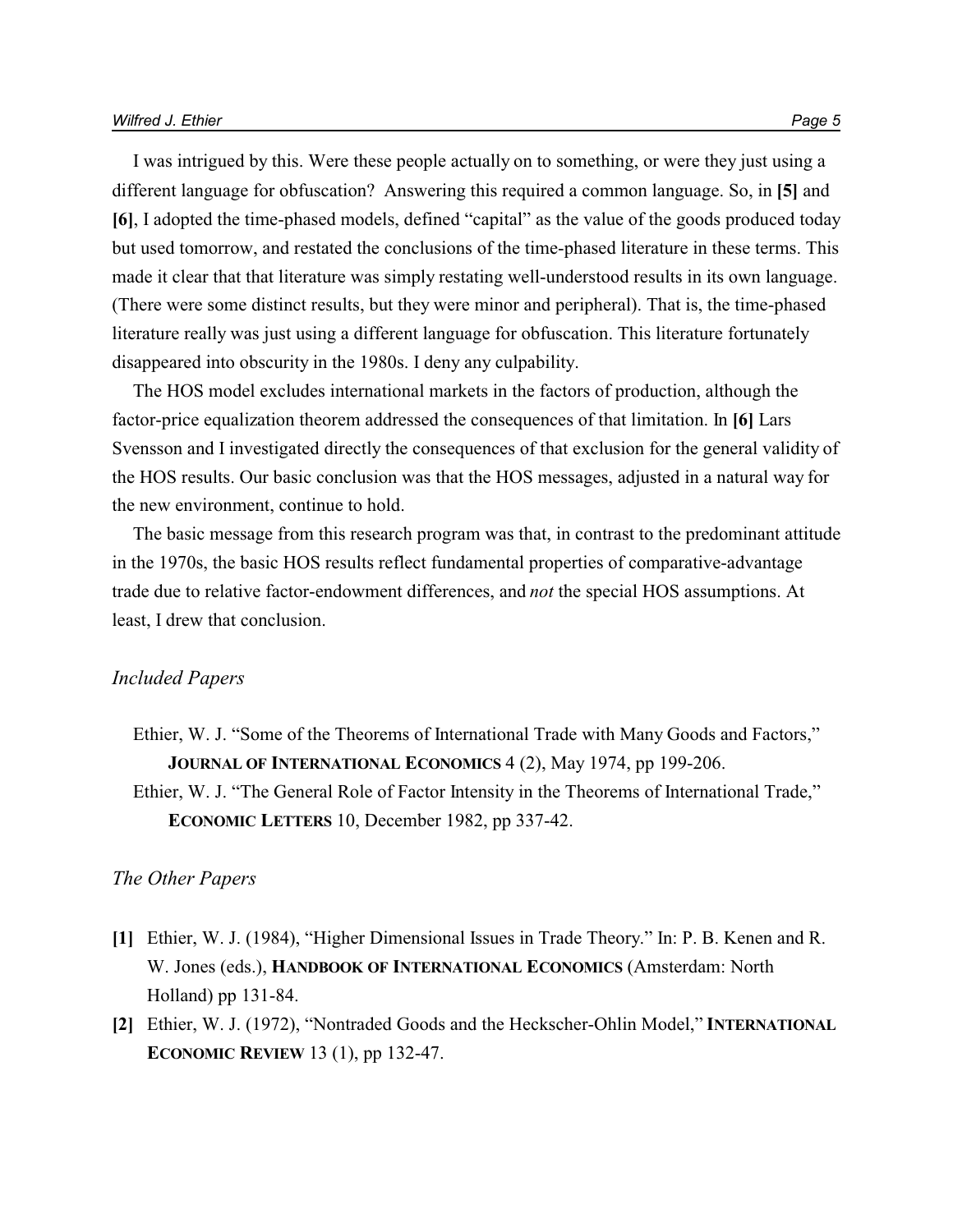- **[3]** Ethier, W. J. and M. C. Kemp (1976), "A Note on Joint Production and the Theory of International Trade." In: M. C. Kemp, **THREE TOPICS IN THE THEORY OF INTERNA-TIONAL TRADE** (Amsterdam: North Holland) pp 81-4.
- **[4]** Chang, W. W., W. J. Ethier and M. C. Kemp (1980), "The Theorems of International Trade with Joint Production," **JOURNAL OF INTERNATIONAL ECONOMICS** 10 (3), pp 377-94.
- **[5]** Ethier, W. J. (1979), "The Theorems of International Trade in Time-Phased Economies," **JOURNAL OF INTERNATIONAL ECONOMICS** 9 (2), pp 225-38.
- **[6]** Ethier, W. J. "A Reply to Professors Metcalfe and Steedman (1981)," **JOURNAL OF INTERNATIONAL ECONOMICS** 11 (2), pp 273-7.
- **[7]** Ethier, W. J. and L. E. O. Svensson (1986), "The Theorems of International Trade with Factor Mobility," **JOURNAL OF INTERNATIONAL ECONOMICS** 20 (1/2), pp 21-42.

## **Economies of Scale**

As mentioned in the **General Introduction**, much work in the 1970s and 1980s was motivated by a dawning realization that a dominant share of world trade involved the exchange of relatively similar, manufactured goods (intra-industry trade) between relatively similar (industrial) countries.

This realization was significantly due to the work of Grubel and Lloyd. (Though there had been important earlier contributions, notably Balassa's empirical work and the unjustly ignored contribution by Gray). Herb Grubel was sometimes dismissed as a lightweight, but the fact is that, during the 1960s and 1970s, he was consistently ahead of the curve on the important issues. And I confess to a soft spot for him: Herb was the first established economist to say that he thought I had done something useful and interesting.

Comparative-advantage trade, of course, is trade to exploit international *differences*. So there was a wide belief that this actual trade could not be comparative-advantage trade. It was this wide belief that stimulated a huge amount of work into economies of scale and imperfect competition as alternative reasons for trade.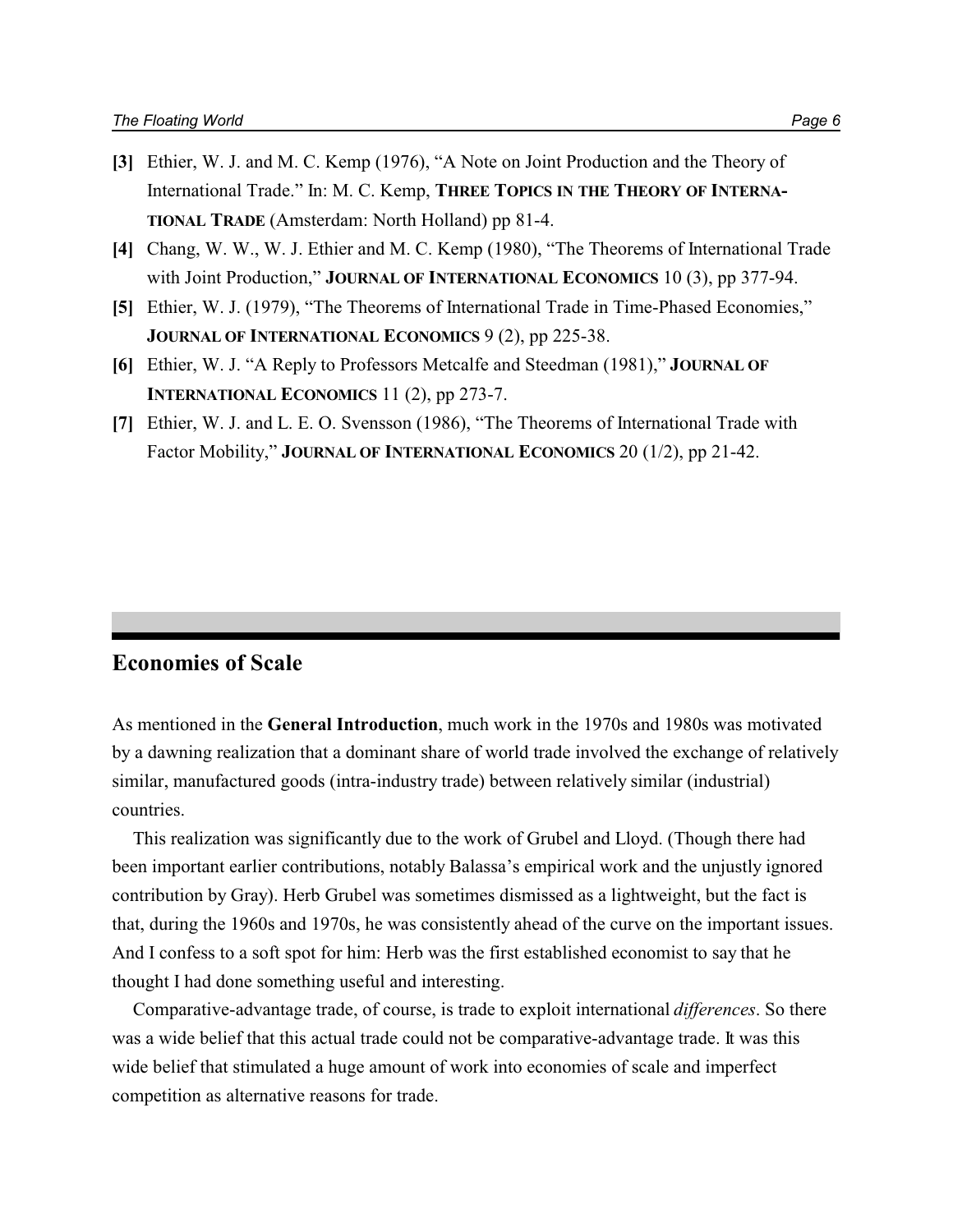I recall Herb mentioning that Harry Johnson had told him that intra-industry trade was no big deal: just a matter of getting into the comparative-advantage details. For those too young to know, Johnson was a dominant influence in trade (and macroeconomics and development economics) from the 1950s through the 1970s. This dominance was based largely on personality: Johnson was a bully. Of course such dominance also required a supporting intellect, certainly not lacking in Johnson's case.

Although Johnson was wrong about much, I think he was basically right here. But he died in 1977, and the literature on scale economies and imperfect competition then proceeded at a heady pace. (If your influence depends upon intimidation, your influence disappears when you do).

To put it succinctly, the comparative-advantage assertion that: "trade is due to international differences" simply does *not* imply "the greater the differences, the greater the trade." Countries are similar, in the relevant economic sense, if, in the absence of trade, they would have autarky relative prices that do not differ greatly. This means, in a comparative-advantage world, that trade cannot cause large changes in relative prices within countries. But if the similar countries are trading similar goods, price elasticities should be quite high. So modest price changes can indeed be expected to produce large trade volumes.

Consider this in the context of the HOS model addressed in the previous section of this book. If the home country and the rest of the world have only modest differences in factor endowments, the factor content of trade will indeed be small. But if they trade similar goods, *i.e*., goods whose relative factor intensities do not differ greatly, a large volume of commodity trade will be required to effect even a modest volume of factor-content trade. I recall John Chipman arguing years ago (at a conference I do not otherwise recall) that a large volume of trade in similar goods between similar countries was quite consistent with comparative advantage. At the time I berated him for saying what I thought was obvious. But he was right and I was wrong: Most of the profession did indeed have the quite different, erroneous, view that John was critical of.

So the "new" trade theory's emphasis on scale economies and imperfect competition was based on false pretenses. Like the US invasion of Iraq to deal with weapons of mass destruction. But that does not imply that it was not constructive ("new trade theory," I mean, not the invasion). It stimulated much interesting work. Indeed, it was very helpful to me. I was at the time much interested in scale economies, and so the desire for a "new trade theory" helped give me an audience.

There was, at the time, a small but old literature on trade and increasing returns. The main concern of this literature was how increasing returns could alter established, comparativeadvantage, results. The concern of my research project was the idea that, in a globalized economy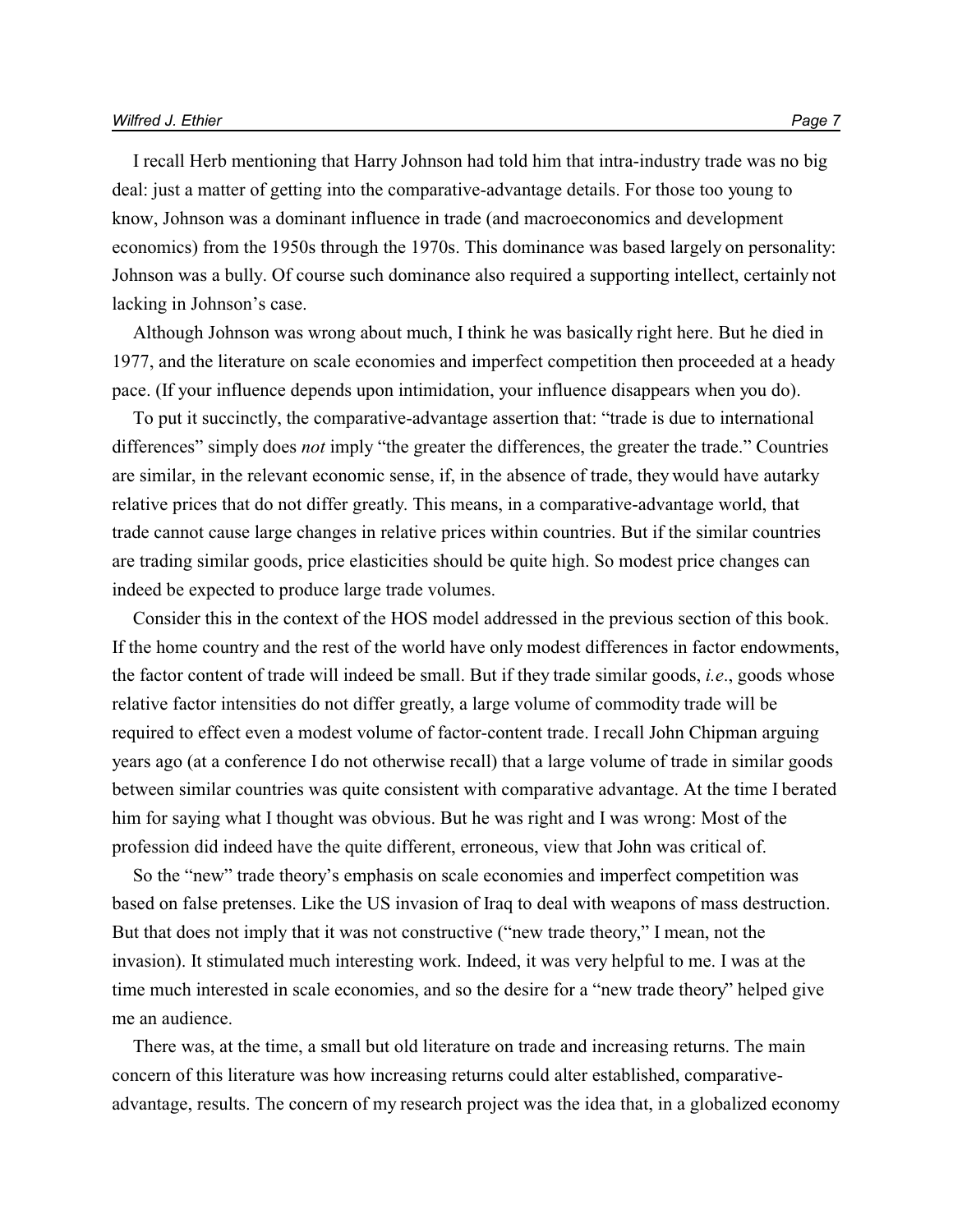(but we were then not yet saying "globalization"), Adam Smith's classic notion of the division of labor constrained by the size of the market amounted to scale economies determined by the size of the world market.

My first, preliminary, step, in "Decreasing Costs in International Trade and Frank Graham's Argument for Protection," was to reformulate the existing theory in a way more useful for my purpose. Though this was the first of the three papers in this research program to be written, it was the last to be published, because of contemporary chaos at *Econometrica*.

The second paper, "Internationally Decreasing Costs and World Trade," tried to set out my basic views on the subject. I have always regarded this paper both as one of my very best papers and as the center-piece of this project that contained its basic contribution. The other two papers, however, have each received much more attention.

This paper was published in the *Journal of International Economics* at the start of 1979. Other central contributions to intra-industry trade by Paul Krugman, Kelvin Lancaster, and Elhanan Helpman, were also submitted there in due course. As my paper had been the first to arrive, the editor, Jagdish Bhagwati, sent me each of the other papers to referee as it was submitted.

In each case I submitted a report and enthusiastically recommended acceptance. For example, my letter of 21 November 1978 to Jagdish Bhagwati concerning Krugman's paper stated that the paper, "is skillfully and elegantly executed, and yields interesting and original insights about trade. ... [my] suggestions do not address the substance of the paper, and, even if Krugman should be completely recalcitrant, you should not hesitate to publish the paper." I was proud to have assisted in the publication of these excellent papers.

Years later *The Journal of Economic Perspectives* published an article by Joshua S. Gans and George B. Shepherd that quoted Jagdish Bhagwati as saying, about Krugman's paper, "I published it myself *despite* two adverse referee reports by very distinguished experts on the theory of increasing returns! It did take some courage and also a strong sense of the importance of the paper for me to do so." So much for my pride about being helpful.

"National and International Returns to Scale in the Modern Theory of International Trade," the third paper, exploited the second paper, linking it with the literature on trade and monopolistic competition as well as with the factor-endowments theory. A useful exercise, I thought, but derivative of the earlier papers. Still, it has probably been the most cited of my papers.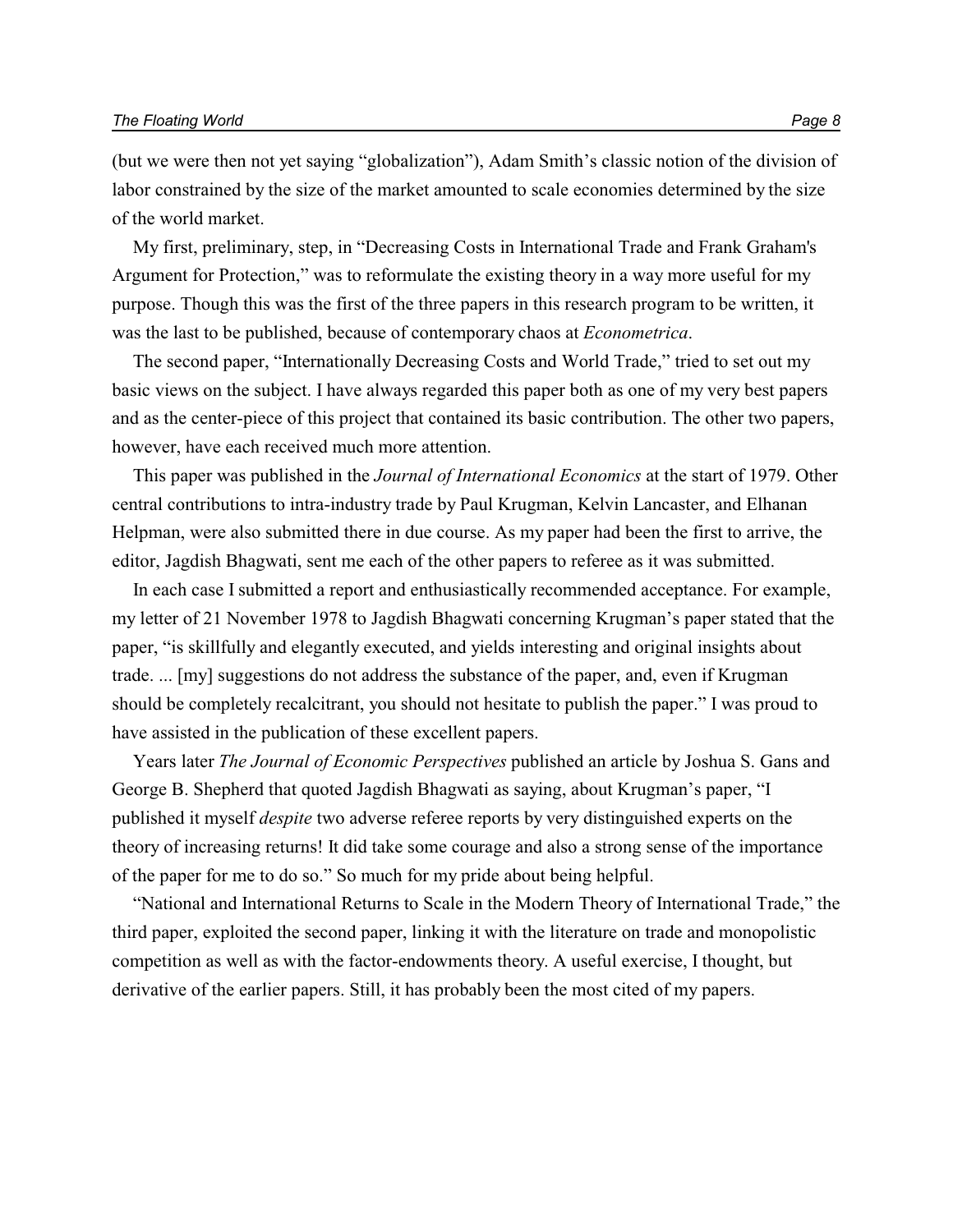*Included Papers*

- Ethier, W. J. "Decreasing Costs in International Trade and Frank Graham's Argument for Protection," **ECONOMETRICA** 50 (5), September 1982, pp 1243-68.
- Ethier, W. J. "Internationally Decreasing Costs and World Trade," **JOURNAL OF INTERNA-TIONAL ECONOMICS** 9 (1), February 1979, pp 1-24.
- Ethier, W. J. "National and International Returns to Scale in the Modern Theory of International Trade," **AMERICAN ECONOMIC REVIEW** 72 (3), June 1982, pp 389-405.

## **International Factor Markets**

My interest in international factor transactions involved both factor trade in general and the mobility of particular factors. Regarding the latter, I have been concerned, to some degree, with both capital and labor. But not land.

Regarding factor movements in general, my work with Lars Svensson **[2]** established the general relevance of the HOS results in a context where goods trade and factor trade were clearly substitutes. In a key paper, Jim Markusen established that, if trade were not driven by factorendowment differences, as in the HOS world, goods trade and factor trade would much more likely be complementary.

This intrigued me. It seemed obvious that in virtually all public debate where the relation between goods trade and factor trade mattered (*e.g.,* debates about immigration policy, trade agreements, *etc*.), all sides to the debate accepted without question that the two were substitutes, not complements. But I found Markusen's arguments persuasive. My explanation, in **[3]**, was that the relation between goods trade and factor trade really matters for the welfare of most people only when there are dramatic differences in factor endowments. And this is just when the two are most likely to be substitutes.

My interest in labor migration was sparked by the realization that very much of it was temporary, at least in original intent, as opposed to the "across the wide ocean" story of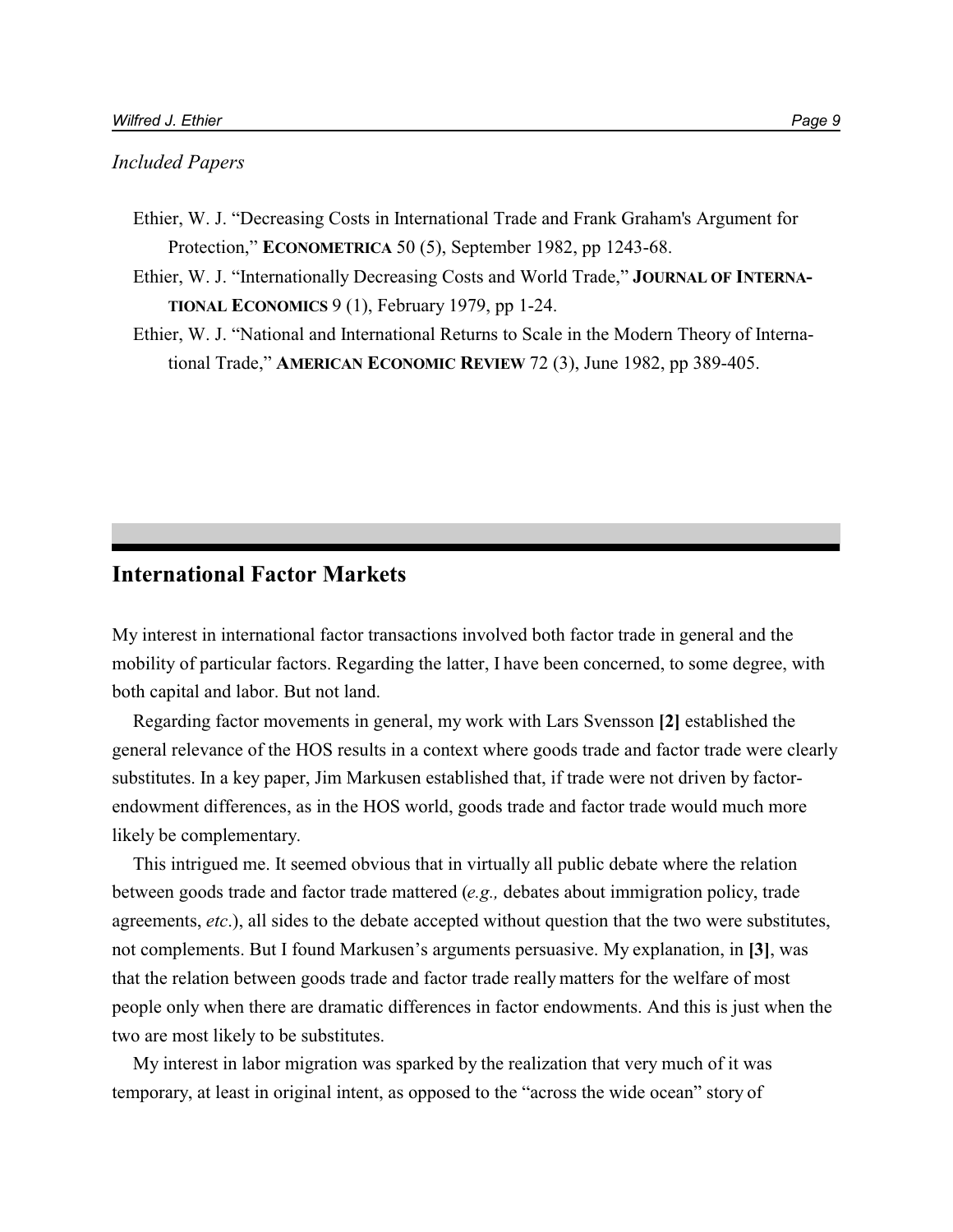permanent mass movements. So my attention was naturally drawn to the likely expected contractual (or non-contractual) relation between migrant and employer. I addressed this in "International Trade and Labor Migration," which I think of as my basic contribution to labor migration.

Of course, I could not resist the usual temptation to spin off. "Illegal Immigration: The Host Country Problem" looked at the issues faced by host countries that declare much migration illegal and then try to control it. In **[1]** I tried to relate labor migration to the traditional theory of factor movements.

My interest in international capital movements centered on direct investment. The dominant theoretical paradigm of direct investment views it as the result of three considerations. **i** *Ownership* (the investing firm has some attribute it can exploit abroad); **ii** *Locational* (it pays to exploit the attribute by producing abroad rather than by exporting); **iii** *Internalization* (there is a reason to have control over the foreign production rather than completely delegating it to another firm). There was a well-developed theoretical literature, with empirical support, based on **i** and **ii**. Much less had been done regarding internalization aspects. This was my concern in "The Multinational Firm," my basic contribution to the literature on direct investment, and another paper that I regard as among my best.

My basic approach was that contracts between firms are necessarily incomplete, in an uncertain world, and that internalization basically amounted to retaining *ex post* control. Thus internalization concerns should mandate direct investment, rather than arms-length contracts, where such control was likely to be important. In the industrial-organization literature, Grossman and Hart were at the same time grappling with similar concerns. But I was unaware of their efforts, and so did not profit from them. Too bad: Could have saved me some time.

A basic result was that *ex post* control was likely to be most important when source and host countries were similar. In that case unexpected shocks were most likely to dominate the division of activities between the two countries rendering *ex post* control crucial. If the countries are very different, the division of activities between them is much less likely to be subject to unexpected shocks. This offered an explanation of why direct investment is much greater between countries with similar factor endowments than between those with dissimilar endowments.

#### *Included Papers*

Ethier, W. J. "International Trade and Labor Migration," **AMERICAN ECONOMIC REVIEW** 75 (4), September 1985, pp 671-707.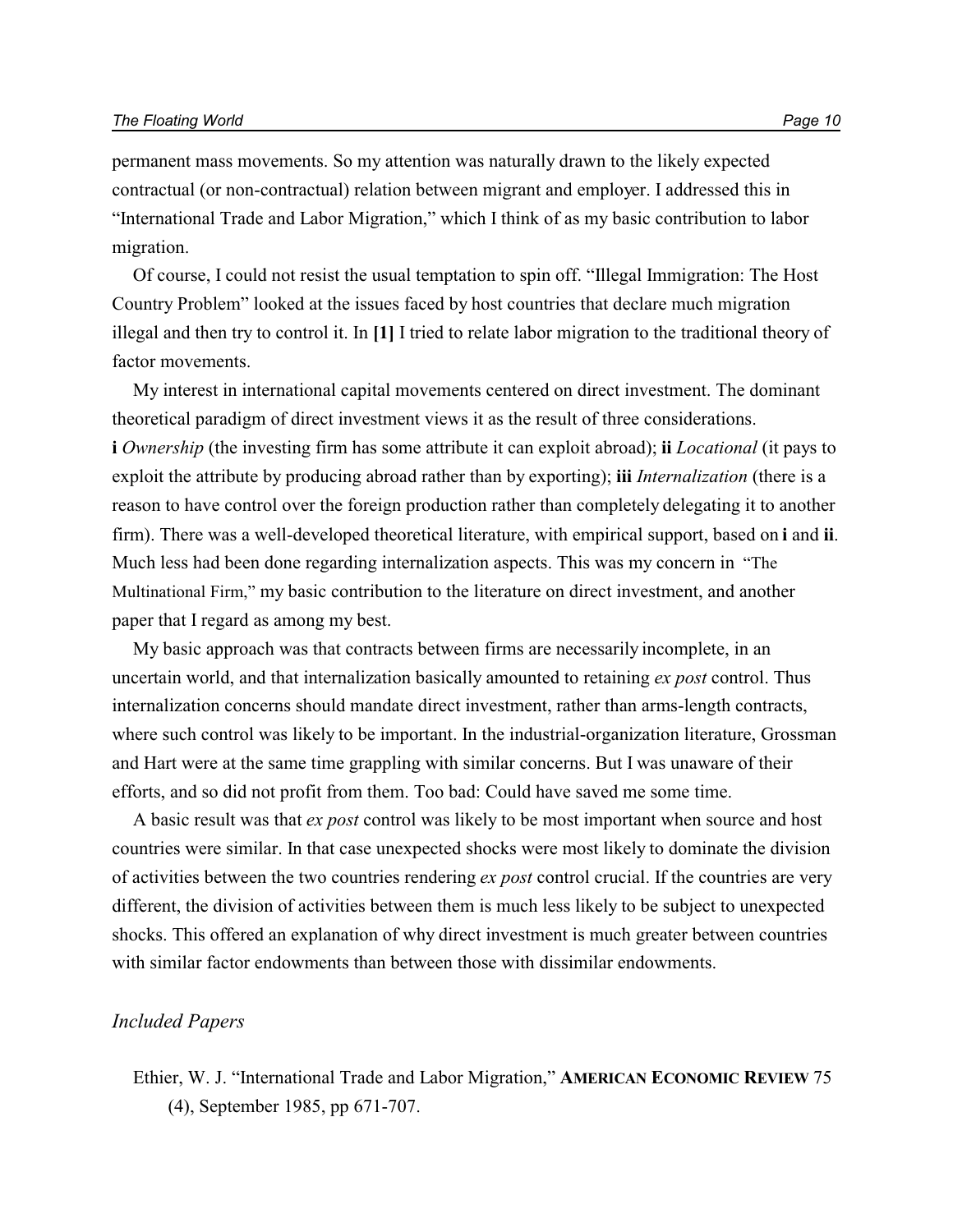- Ethier, W. J. "Illegal Immigration: The Host Country Problem," **AMERICAN ECONOMIC REVIEW** 76 (1), March 1986, pp 56-71.
- Ethier, W. J. "The Multinational Firm," **QUARTERLY JOURNAL OF ECONOMICS** 101 (4) November 1986, pp 805-833.

#### *The Other Papers*

- **[1]** Ethier, W. J. "International Trade Theory and International Migration (1986)," in: O. Stark (ed.), **MIGRATION THEORY, HUMAN CAPITAL AND DEVELOPMENT** (Greenwich: JAI Press), pp 27-74.
- **[2]** Ethier, W. J. and L. E. O. Svensson (1986) "The Theorems of International Trade with Factor Mobility," **JOURNAL OF INTERNATIONAL ECONOMICS** 20 (1/2), pp 21-42.
- **[3]** Ethier, W. J. (1996),"Theories about Trade Liberalization and Migration: Substitutes or Complements?" In: Lloyd, P. J. and L. Williams (eds.), **INTERNATIONAL TRADE AND MIGRATION IN THE ASIA PACIFIC REGION** (Oxford: Oxford University Press), pp 50–68.

## **Regional Integration**

Beginning in the late 1980s and early 1990s, the formation of regional trade agreements exploded, and they have now become virtually the sole arena for new international negotiations about trade policy. At essentially the same time, multilateralism became truly multilateral after the Uruguay Round, communism collapsed in most of the large part of the world that it had characterized, much of the less-developed world turned its back on decades of anti-trade policies, and direct investment also exploded and became much more multilateral. An extraordinary coincidence?

But my first foray into this area — at the time referred to as "customs-union theory" — was quite conventional. This was with Henrik Horn in "A New Look at Economic Integration." We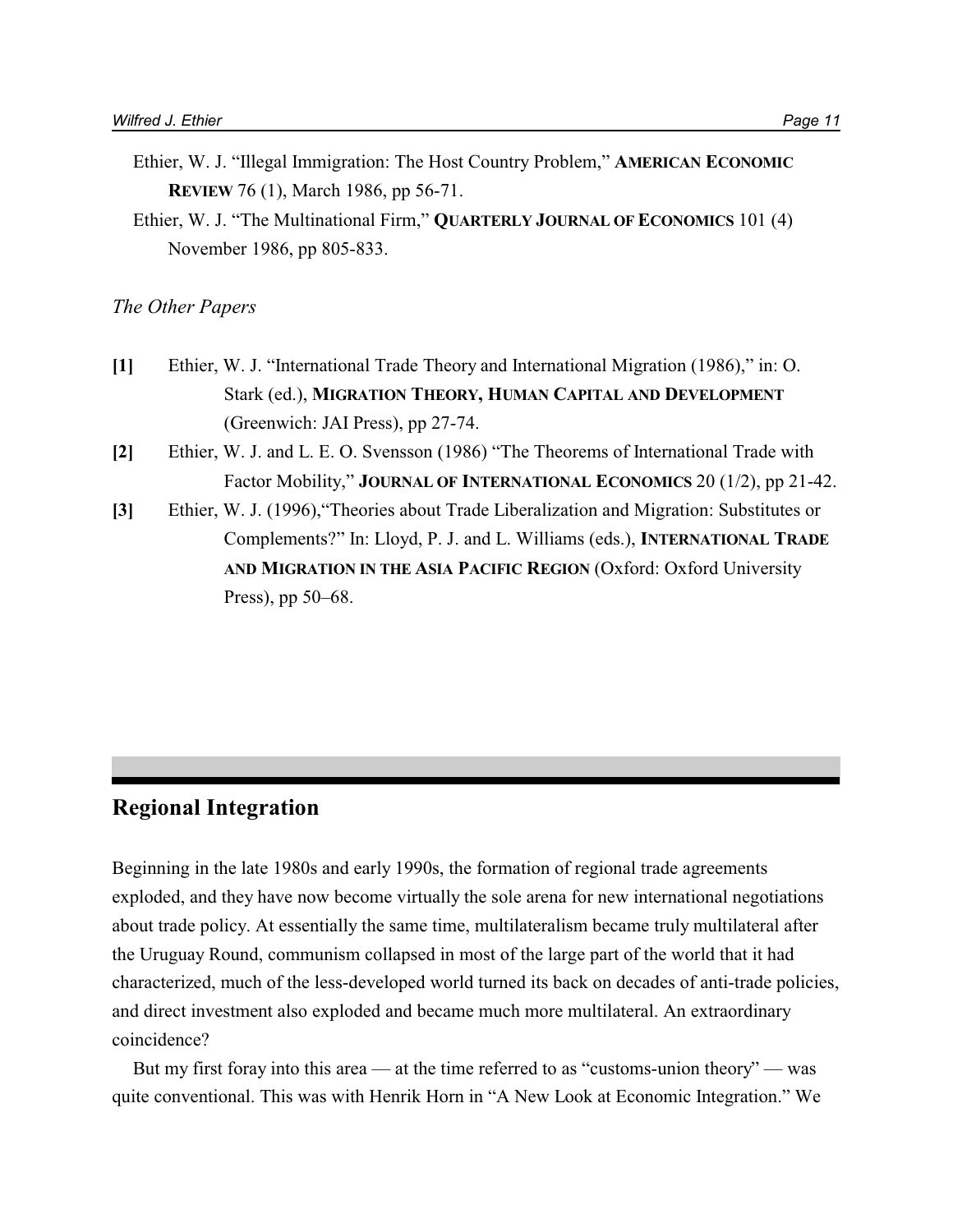were simply concerned with the implications of the then emerging theories of intra-industry trade for regional integration. Our results included the proposition that a limited regional arrangement, under certain weak conditions, would be Pareto improving, and that a limited retreat from a regional arrangement, again under weak conditions, would also be Pareto improving. These are much relevant to the current international situation, but we did not realize that at the time (at least, I did not realize it: probably Henrik did).

My interest in the "new regionalism" came later, as I began to ponder the "extraordinary coincidence" referred to above. A key moment for me was when I attended a seminar on the topic by John Whalley. I recall neither the occasion nor the title of the paper. John's argument was that the new regionalism was a way in which developing countries were trying to obtain insurance against a possible collapse of multilateralism into nationalistic trade wars. I did not buy that argument. But John's way of posing his question, and his setting of it in the context of the developing multilateral order, was a huge stimulus to my different approach to these issues. Thank you John.

My explanation of the new regionalism, and of the "extraordinary coincidence," came in the paper, "Regionalism in A Multilateral World." (This was expanded upon and clarified [I hope] in "The New Regionalism"). I regard this as among my very best papers. I do not mean most influential: The vast bulk of the academic literature in this area remains fixated on Vinerian concerns.

#### *Included Papers*

- Ethier, W. J. and H. Horn. "A New Look at Economic Integration," in: H. Kierzkowski (ed.), **MONOPOLISTIC COMPETITION AND INTERNATIONAL TRADE**, 1984 (Oxford: Oxford University Press) pp 207-229.
- Ethier, W. J. "Regionalism in A Multilateral World," **JOURNAL OF POLITICAL ECONOMY** 6 (106), December 1998, pp 1214-1245.

Ethier, W. J. "The New Regionalism," **ECONOMIC JOURNAL** 108 (449), 1998, pp 1149–1161.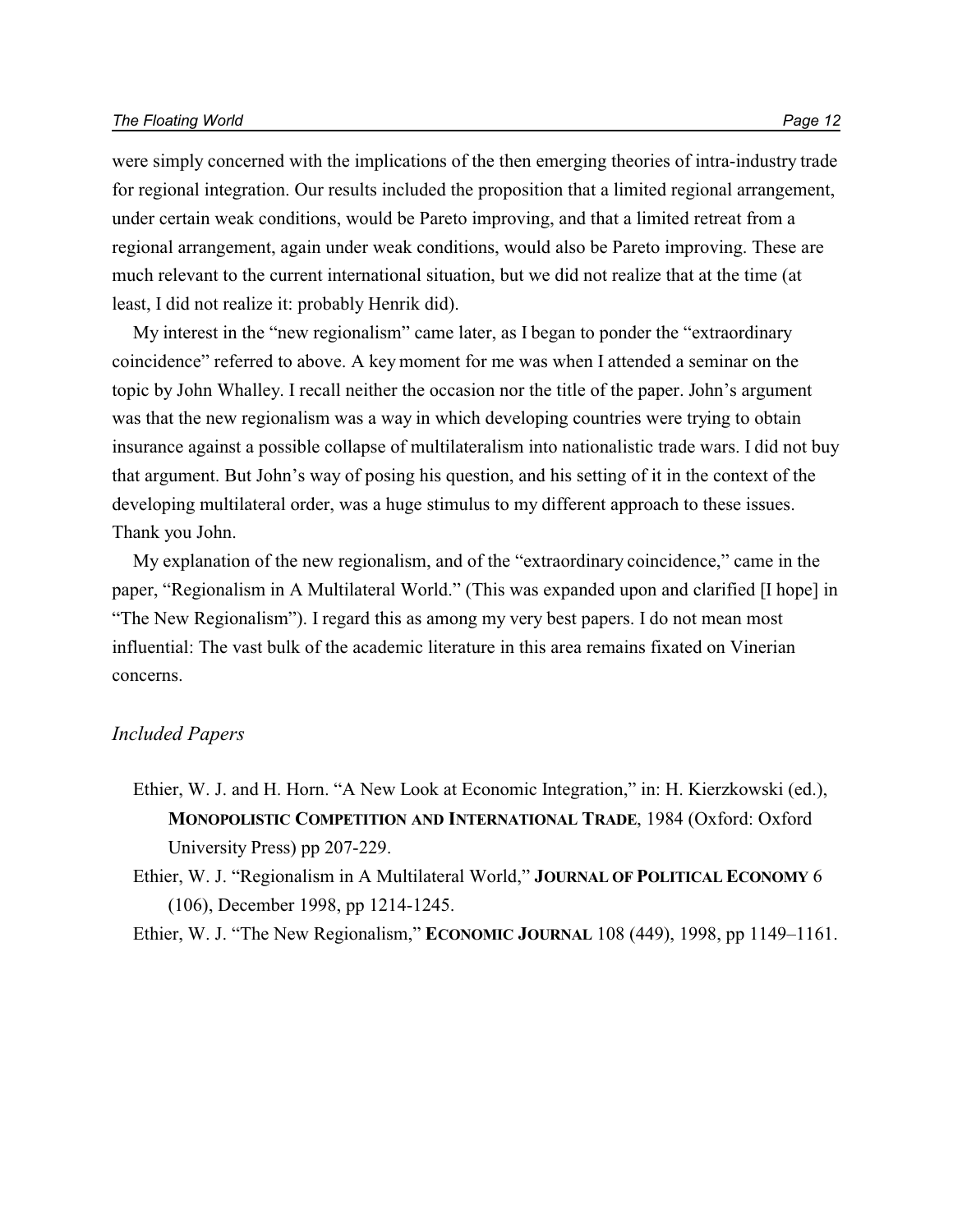## **Administered Protection**

During much of the late 1980s and 1990s I concentrated on issues involving administered protection. I now regard that as a fallow period. Or, more candidly, as time I wish I had spent otherwise — like sipping sake in Kyoto.

Still, there are some contributions I do not wish to repudiate. The early paper, "Dumping," combined the theoretical contractural literature of the time with a hard look at actual antidumping policy to give a theory of how I thought antidumping actually worked. I think it is still centrally relevant, though the increased reliance since then on antidumping has made other concerns more prominent than they had been. Still, this paper did not attempt to set antidumping into a more general context of the international commercial system.

I attempted the latter in the (less formal) paper, "The Economics and Political Economy of Managed Trade." This analyzed an international equilibrium, and national welfare, in a context of trade governed by voluntary export restraints. I rather like this paper. But one must ask how relevant it now is in view of the Uruguay Round decision to limit severely such measures. Very relevant, I think. Also, thanks to the Uruguay Round, safeguards can now be used in ways much like voluntary export restraints. The explicit bilateral aspect is not there, but perhaps concerns about diplomacy produce much the same effect.

I also looked at administered protection in an imperfectly-competitive environment. In papers (**[1]** and **[2]**), forgotten by everyone except, sometimes, myself. What impressed me was that, the more closely I looked at antidumping law, the more likely it seemed (in the imperfectlycompetitive environment) to be beneficial to national welfare, even though the law itself excludes all consideration of such welfare. This possibility — of trade policies ignoring national welfare considerations nonetheless enhancing it precisely because of that — was to figure later in my analysis of the political economy of trade policy.

### *Included Papers*

Ethier, W. J. "The Economics and Political Economy of Managed Trade," in: A. L. Hillman (ed.), **MARKETS AND POLITICIANS**, 1991 (Boston: Kluwer Academic Publishers), pp 283-306.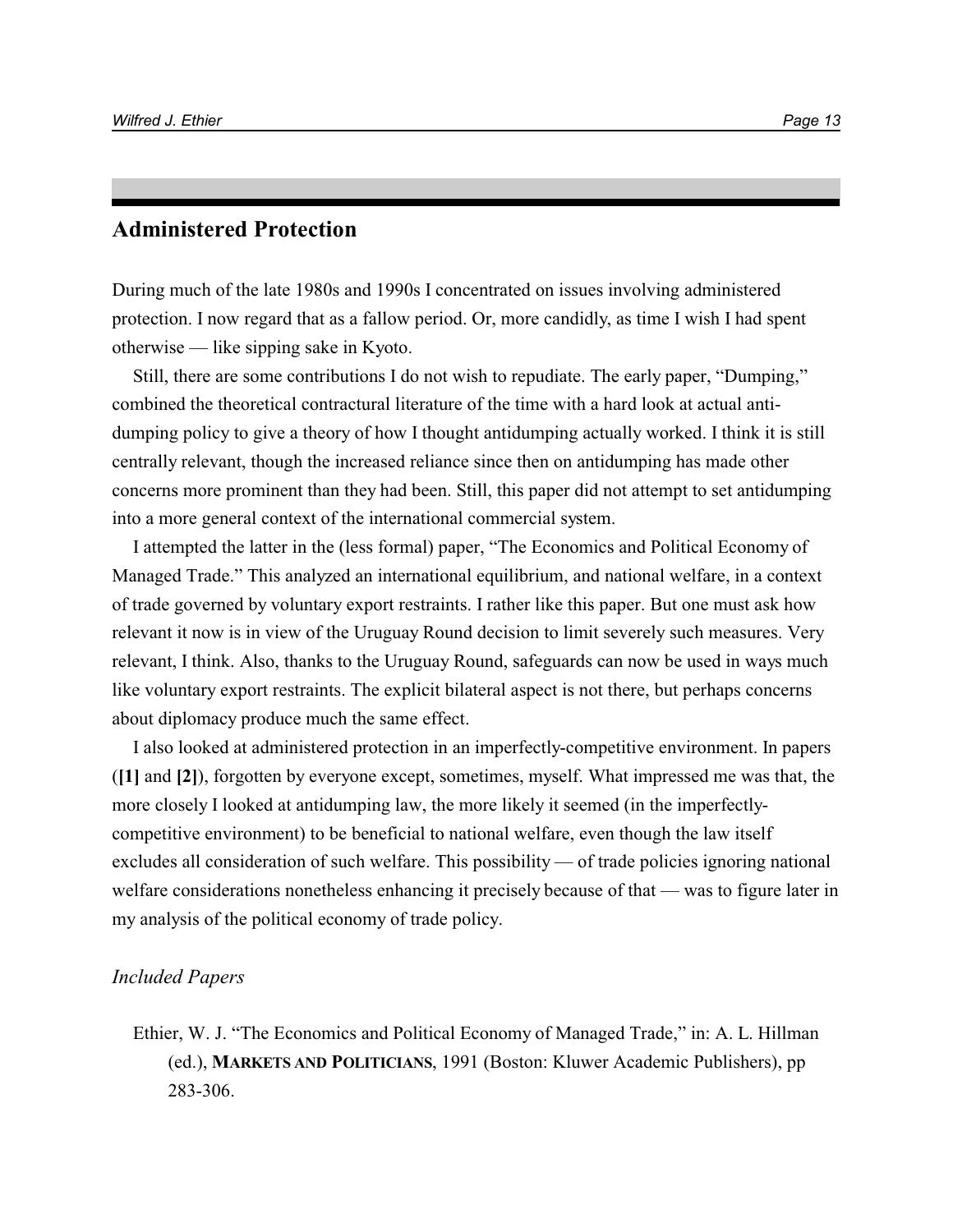Ethier, W. J. "Dumping," **JOURNAL OF POLITICAL ECONOMY**, 90 (3), June 1982, pp 487- 506.

## *The Other Papers*

- **[1]** Ethier, W. J. (1993),"An Antidumping Law with a Distorted Home Market," Chapter 17 in: H. Herberg and N. V. Long (eds.), **TRADE, WELFARE, AND ECONOMIC POLICIES** (Ann Arbor: University of Michigan Press), pp 279–97.
- **[2]** Ethier, W. J. (1991), "Voluntary Export Restraints," in: A. Takayama, M. Ohyama and H. Ohta (eds.), **TRADE**, **POLICY**, **AND INTERNATIONAL ADJUSTMENTS** (San Diego: Academic Press), pp 3-18.

## **The Political Economy of Trade Policy**

My main concern over the most recent decade or so has been the political economy of trade policy. Arye Hillman, my first grad student, who has himself made central contributions to the area, had long urged me to take it up. Eventually I did so.

The reason was that my work on regionalism, by its nature, had caused me to begin thinking about the overall functioning of the world commercial system. This was addressed in "Unilateralism in A Multilateral World," which concluded that a critical role could be played by policy administrators not concerned with maximizing national welfare, as discussed in the previous section. But this could not be a matter of policy delegation by trade-agreement negotiators, as they would never choose to so delegate. (This is another of the papers that I regard as among my best).

A second reason for my concern with the political economy of trade policy is that it seemed to me that the dominant academic literature had it all wrong (Hillman, etc. excepted). This literature gives the central role to governmental concern about the terms of trade and about trade-tax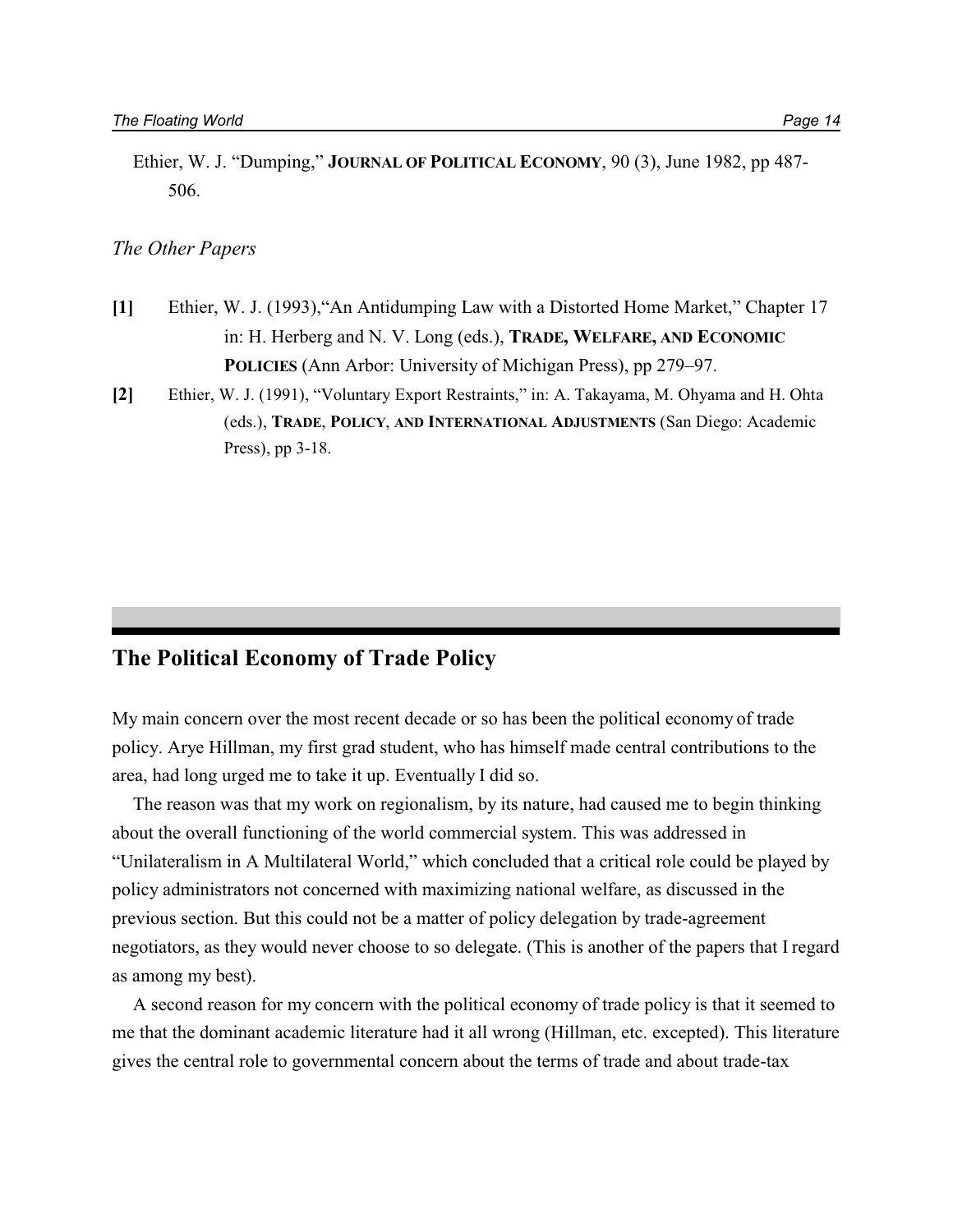This found expression in "Political Externalities, Nondiscrimination, and A Multilateral World." I regard this as another of my badly-written papers, though in this case I have been unable to think of anyone else I could possibly blame for that. (But I continue to work on it).

Another aspect of my concern with the dominant academic literature was its empirical component. I thought that this component was of great quality in itself, but that it related in a highly suspect way to both the theory and reality. This motivated the papers, "Selling 'Protection for Sale'" and "The Political-Support Approach to Protection." It also played a big role in the survey piece, "The Political Economy of Protection."

The theoretical literature on trade agreements emphasized the role of trigger strategies in sustaining repeated-game equilibria. This may or may not explain a desire by major countries to adhere to the international order in a general way. But it clearly had nothing to do with the WTO punishment mechanism in its dispute-settlement process. Thus my paper, "Punishments and Dispute Settlement in Trade Agreements: The Equivalent Withdrawal of Concessions." This attempted a theoretical analysis of the actual WTO dispute-settlement mechanism.

## *Included Papers*

- Ethier, W. J. "Unilateralism in A Multilateral World," **THE ECONOMIC JOURNAL** 112 (479), 2002, pp 266–292.
- Ethier, W. J. "Political Externalities, Nondiscrimination, and A Multilateral World," **REVIEW OF INTERNATIONAL ECONOMICS** 12 (3), 2004, pp 303–320.
- Ethier, W. J. "PUNISHMENTS AND DISPUTE SETTLEMENT IN TRADE AGREEMENTS: The Equivalent Withdrawal of Concessions," **KEIO ECONOMIC STUDIES** 42 (1-2), pp 1–23.
- Ethier, W. J., "Selling 'Protection for Sale,'" **ASIA-PACIFIC JOURNAL OF ACCOUNTING & ECONOMICS** 13 (2), 2006, pp 153–162.
- Ethier, W. J., "The Political Economy of Protection." In: Bernhofen, D., R. Falvey, D. Greenaway, and U. Kreickemeier (eds.), **PALGRAVE HANDBOOK OF INTERNATIONAL TRADE**, 2011, pp 295–320.
- Ethier, W. J., "The Political-Support Approach to Protection," **GLOBAL ECONOMIC JOURNAL**  $1(1)$ , 2012, pp 1–14.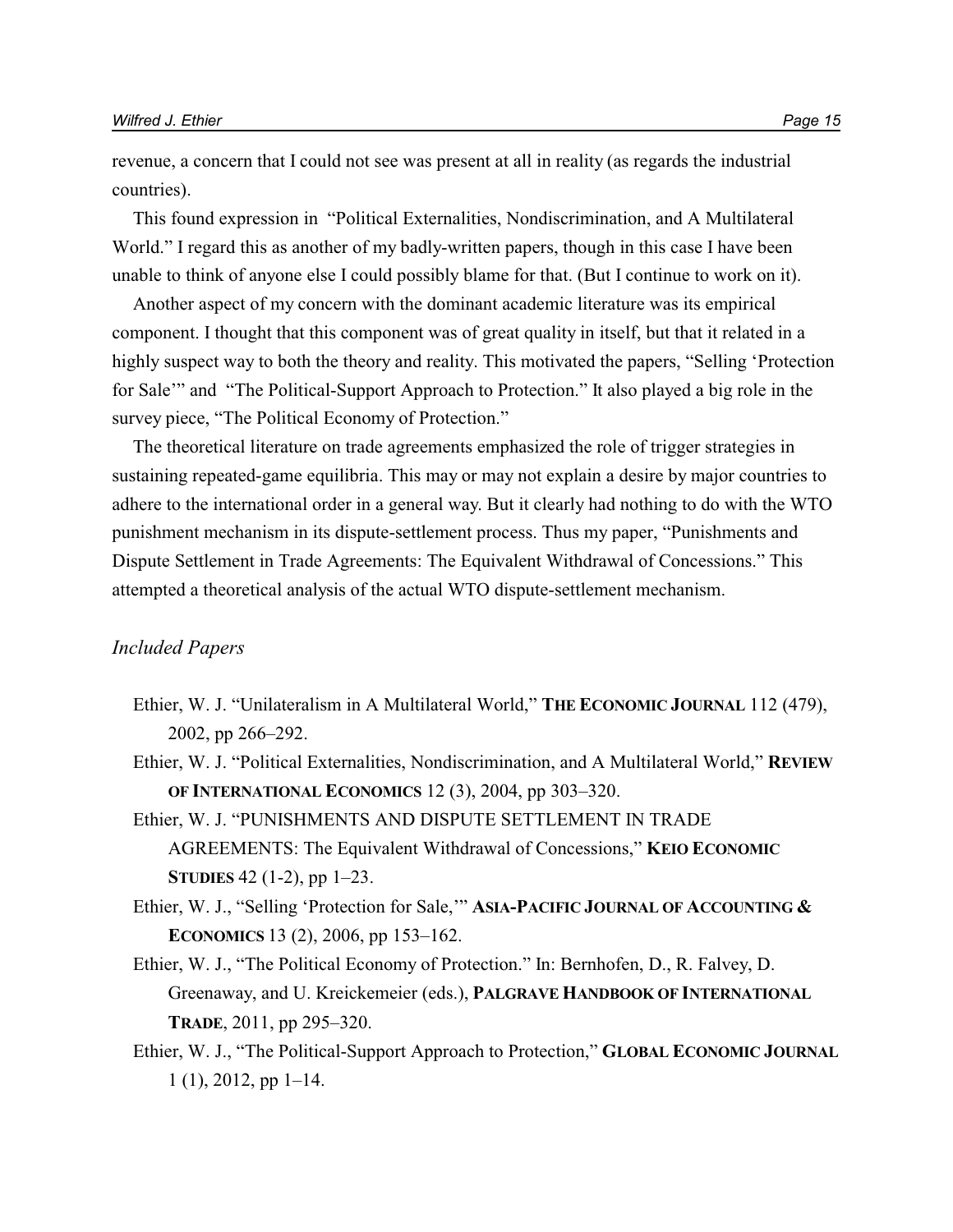## **Some Topics in Trade Theory**

This section includes some papers that I like but that do not fit naturally into the above categories.

**i** The theory of effective protection was a very active topic of inquiry in the 1970s, but it then quickly disappeared as a subject for theoretical research. I've been told that my paper, "The Theory of Effective Protection in General Equilibrium: Effective-Rate Analogues of Nominal Rates," was part of the reason. I doubt that. But in any case that was not my intent.

In August 1973 the *Journal of International Economics* published a symposium on the theory of effective protection in general equilibrium. This included a paper by Jagdish Bhagwati and T. N. Srinivasan which dealt with ideas I had been in contact with Bhagwati about. I felt that justice had not been done to these ideas, so I prepared the paper reprinted here and submitted it to the *JIE*. The editor, none other than Bhagwati, said he would not accept it, but also said that he was sure that Harry Johnson would want it for the *Journal of Political Economy*.

Young and naive, I followed Bhagwati's advice, and Johnson promptly rejected the paper. [In fairness to Johnson I point out that he had previously accepted for the *JPE* another paper of mine — now completely forgotten — on the same topic of effective protection].

I then submitted the paper to the *Canadian Journal of Economics*, which accepted it and published it. By then, Harry Johnson had died, at an unfairly young age. A Harry Johnson Prize was established to honor the best paper published in the *CJE* each year. My paper, which Harry himself had rejected, shared the prize in its first year. Sometimes things just turn out that way.

**ii** The formal academic discussion of globalization was largely concerned with explaining its apparent positive effect on the skilled-wage premium. The basic empirical conclusion was that trade liberalization (or globalization) was much less important an explanatory variable than the emergence of skill-biased technical change. This was reinforced by the fact that a Stolper-Samuelson explanation seemed confounded by the fact that the skill premium rose in both sides of the international market.

The paper, "Globalization, Globalisation: Trade, Technology and Wages," was motivated by the suspicion that changes in intra-sectoral substitution due to globalization were much more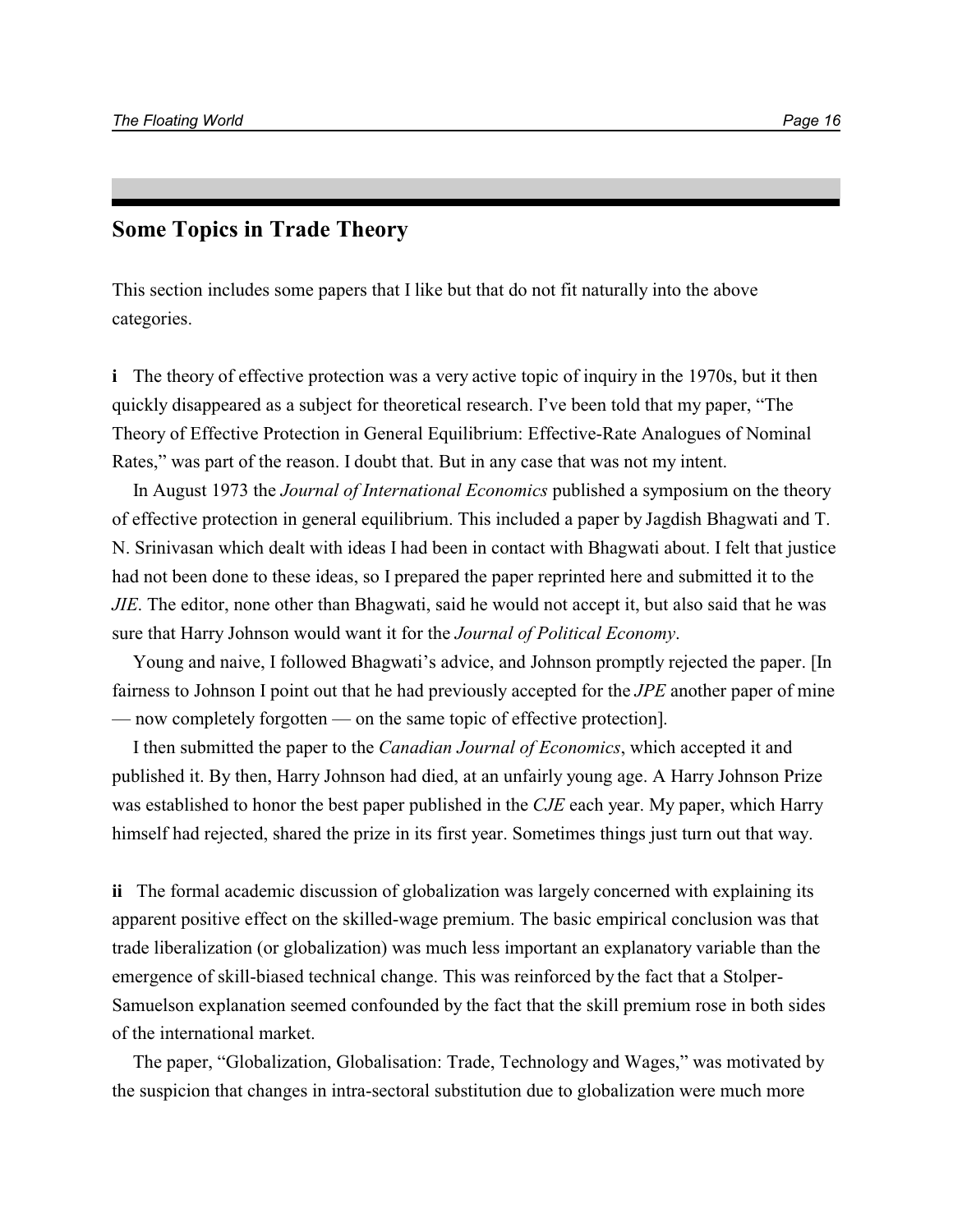important than the traditional trade-theory, inter-sectoral substitutions. This led to my central argument that the skill-biased technical change did not come from god but was itself at least partly an endogenous effect of globalization.

**iii** As mentioned in the earlier section on Economies of Scale, there was in the 1980s a dominant erroneous view that comparative-advantage could not explain the large volume of trade in similar goods between similar countries. The logical error was just that the statement, "trade is due to differences between countries," does not imply that "the greater the differences, the greater the trade." But the theory of comparative advantage did seem to suggest that more differences meant more gains.

So I was motivated to address this in the paper, "The Greater the Differences, the Greater the Gains?" It's not for me to judge how successful I may have been, but this does seem to me one of the very fundamental issues in the theory of international trade that should have been addressed long ago.

I suspect that one of the reasons that I have a fondness for these three papers is that none was judged worthy of publication in a major journal. But if I had included all the papers that satisfied that criterion the present publication would look more like a library than a volume.

#### *Included Papers*

- Ethier, W. J. "The Theory of Effective Protection in General Equilibrium: Effective-Rate Analogues of Nominal Rates," **CANADIAN JOURNAL OF ECONOMICS**, May 1977, pp 233-45.
- Ethier, W. J. "Globalization, Globalisation: Trade, Technology and Wages," **INTERNATIONAL REVIEW OF ECONOMICS AND FINANCE** 14, 2005, pp 237–258.
- Ethier, W. J., "The Greater the Differences, the Greater the Gains?" **TRADE AND DEVELOPMENT REVIEW** 2 (2), 2009, pp 70–78.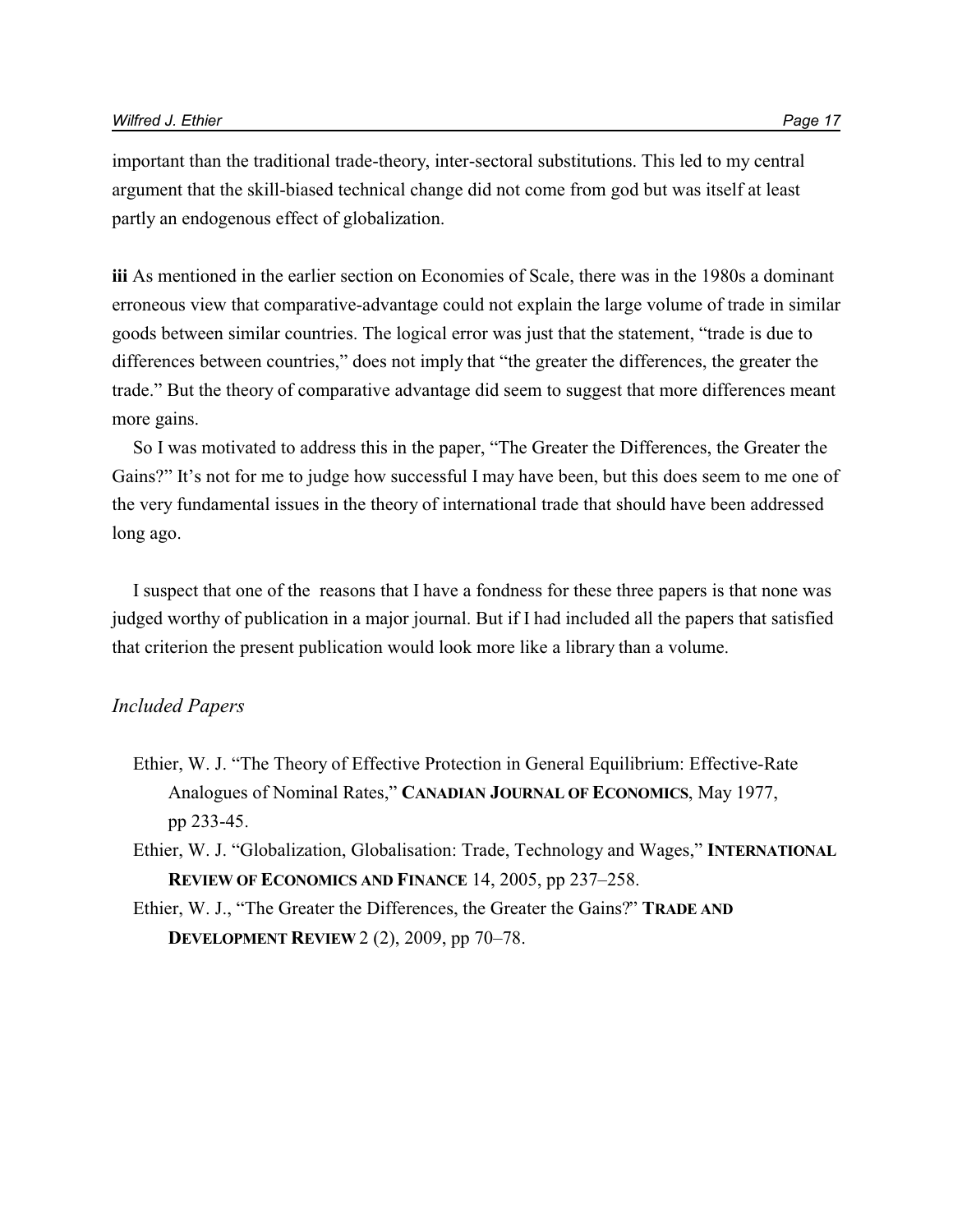## **Concluding Remark**

Well, this is what I have done with my life. Perhaps I should have done something more useful, like inventing a new flavor of ice cream. But anyway it's all transient. The Floating World.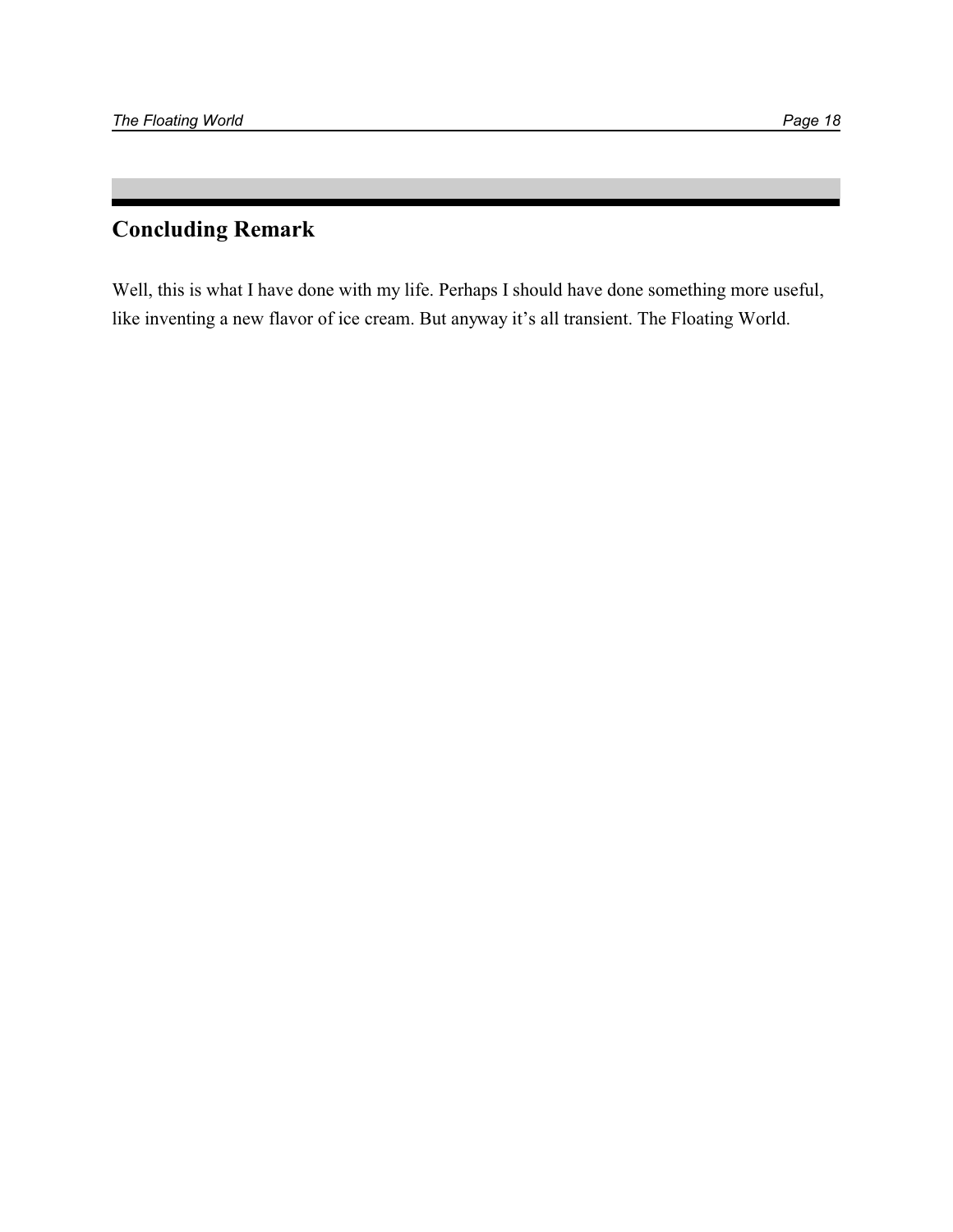## **References**

- Balassa, B. (1967), **TRADE LIBERALIZATION AMONG INDUSTRIAL COUNTRIES** (McGraw-Hill, New York).
- Bhagwati, J. N. and T. N. Srinivasan (1973), "The General Equilibrium Theory of Effective Protection and Resource Allocation," **JOURNAL OF INTERNATIONAL ECONOMICS** 3 (3), pp 259-281.
- Deardorff, A. V. (1980), "The General Validity of the Law of Comparative Advantage," **JOURNAL OF POLITICAL ECONOMY** 88, pp 941-957.
- Dixit, A. K. and V. Norman (1980), **THEORY OF INTERNATIONAL TRADE** (Cambridge University Press, Cambridge).
- Gans, J. S. and G. B. Shepherd (1994), "How Are the Mighty Fallen: Rejected Classic Articles by Leading Economists," **THE JOURNAL OF ECONOMIC PERSPECTIVES** 8(1), pp 165-179.
- Gray, H. P. (1973), "Two-Way International Trade in Manufactures: A Theoretical Underpinning," **WELTWIRTSCHAFTLICHES ARCHIV** 109, pp 19-29.
- Grossman, S. J. and O. D. Hart (1986), "The Costs and Benefits of Ownership: A Theory of Vertical and Lateral Integration," **JOURNAL OF POLITICAL ECONOMY** 94 (4), pp. 691-719.
- Grubel, H. G. and P. J. Lloyd (1975), **INTRA-INDUSTRY TRADE: THE THEORY AND**
- **MEASUREMENT OF INTERNATIONAL TRADE IN DIFFERENTIATED PRODUCTS** (Macmillan, London).
- Helpman, E. (1981), "International Trade in the Presence of Product Differentiation, Economies of Scale and Monopolistic Competition," **JOURNAL OF INTERNATIONAL ECONOMICS** 11, pp 305-340.
- Hillman, A. L. (1982), "Declining Industries and Political-Support Protectionist Motives," **AMERICAN ECONOMIC REVIEW** 72: 1180–1187.
- Jones, R. W. (1977), " `Two-Ness' in Trade Theory: Costs and Benefits", **SPECIAL PAPERS IN INTERNATIONAL ECONOMICS**, International Finance Section, Princeton University.
- Krugman, P. (1979), Increasing Returns, Monopolistic Competition, and International Trade," **JOURNAL OF INTERNATIONAL ECONOMICS** 9, pp 469-480.
- Lancaster, K. (1980), "Intra-Industry Trade under Perfect Monopolistic Competition," **JOURNAL OF INTERNATIONAL ECONOMICS** 10, pp 152-176.